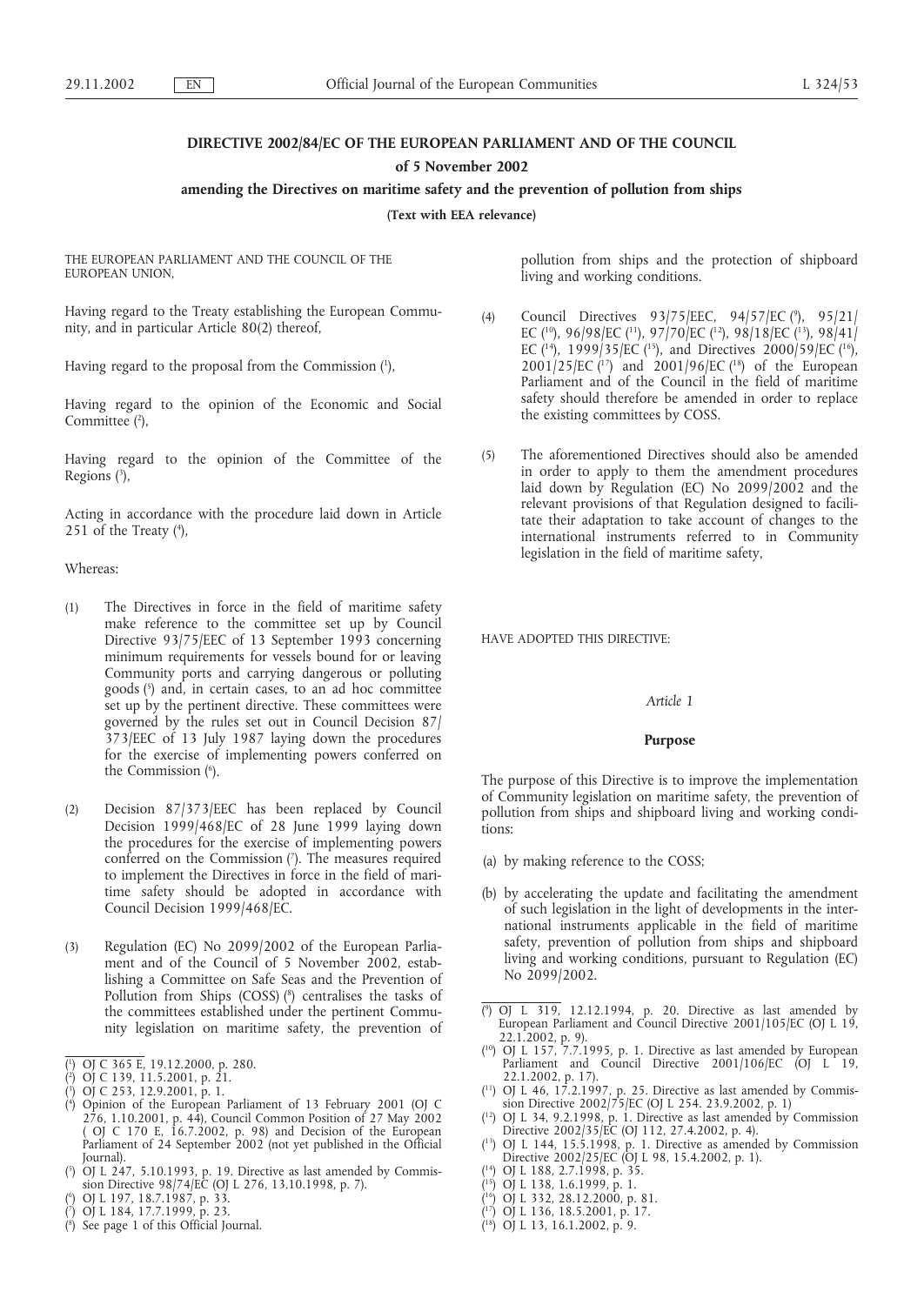*Article 2*

# **Amendment to Directive 93/75/EEC**

Directive 93/75/EEC is hereby amended as follows:

- 1. in Article 2, points (e), (f), (g), (h) and (i) shall be replaced by the following:
	- '(e) "Marpol 73/78" means the International Convention for the Prevention of Pollution from Ships, 1973, as amended by the Protocol of 1978 relating thereto, in their up-to-date versions;
	- (f) "IMDG Code" means the International Maritime Dangerous Goods Code, in its up-to-date version;
	- (g) "IBC Code" means the IMO International Code for construction and equipment of ships carrying dangerous chemicals in bulk, in its up-to-date version;
	- (h) "IGC Code" means the IMO International Code for the construction and equipment of ships carrying liquefied gases in bulk, in its up-to-date version;
	- (i) "INF Code" means the IMO code for the safe carriage of irradiated nuclear fuel, plutonium and high-level radioactive wastes in flasks on board ships, in its up-to-date version';
- 2. the following subparagraph shall be added to Article 11:

'The amendments to the international instruments referred to in Article 2 may be excluded from the scope of this Directive, pursuant to Article 5 of Regulation (EC) No 2099/2002 of the European Parliament and of the Council of 5 November 2002 establishing a Committee on Safe Seas and the Prevention of Pollution from Ships (COSS) (\*).

(\*) OJ L 324, 29.11.2002, p. 1.';

3. Article 12 shall be replaced by the following:

*'Article 12*

1. The Commission shall be assisted by the Committee on Safe Seas and the Prevention of Pollution from Ships (COSS) created by Article 3 of Regulation (EC) No 2099/ 2002.

2. Where reference is made to this paragraph, Articles 5 and 7 of Council Decision 1999/468/EC of 28 June 1999 laying down the procedures for the exercise of implementing powers conferred on the Commission (\*) shall apply, having regard to the provisions of Article 8 thereof.

The period laid down in Article 5(6) of Decision 1999/468/ EC shall be set at two months.

- 3. The Committee shall adopt its rules of procedure.
- (\*) OJ L 184, 17.7.1999, p. 23.'

*Article 3*

# **Amendment to Directive 94/57/EC**

Directive 94/57/EC is hereby amended as follows:

- 1. in Article 2(d), the words 'in force on 19 December 2001' shall be replaced by 'in its up-to-date version';
- 2. in Article 7, point 1 shall be replaced by the following:

'1. The Commission shall be assisted by the Committee on Safe Seas and the Prevention of Pollution from Ships (COSS) created by Article 3 of Regulation (EC) No 2099/ 2002 of the European Parliament and of the Council of 5 November 2002 establishing a Committee on Safe Seas and the Prevention of Pollution from Ships (COSS) (\*).

(\*) OJ L 324, 29.11.2002, p. 1.';

3. the following subparagraph shall be added to Article 8(2):

'The amendments to the international instruments referred to in Article 2(d) and Article 6 may be excluded from the scope of this Directive, pursuant to Article 5 of Regulation (EC) No 2099/2002.'

#### *Article 4*

# **Amendment to Directive 95/21/EC**

Directive 95/21/EC is hereby amended as follows:

- 1. Article 2 shall be amended as follows:
	- (a) in point 1, the words 'in force on 19 December 2001' shall be replaced by 'in its up-to-date version';
	- (b) in point 2, the words 'as it stands on 19 December 2001' shall be replaced by 'in its up-to-date version';
- 2. in Article 18, point 1 shall be replaced by the following:

The Commission shall be assisted by the Committee on Safe Seas and the Prevention of Pollution from Ships (COSS) created by Article 3 of Regulation (EC) No 2099/ 2002 of the European Parliament and of the Council of 5 November 2002 establishing a Committee on Safe Seas and the Prevention of Pollution from Ships (COSS) (\*).

(\*) OJ L 324, 29.11.2002, p. 1.';

- 3. Article 19 is hereby amended as follows:
	- (a) point (c) shall be replaced by the following:
		- '(c) update, in Article 2(1), the list of international conventions which are relevant for the purposes of this Directive.'
	- (b) the following subparagraph shall be added:

'The amendments to the international instruments referred to in Article 2 may be excluded from the scope of this Directive, pursuant to Article 5 of Regulation (EC) No 2099/2002.'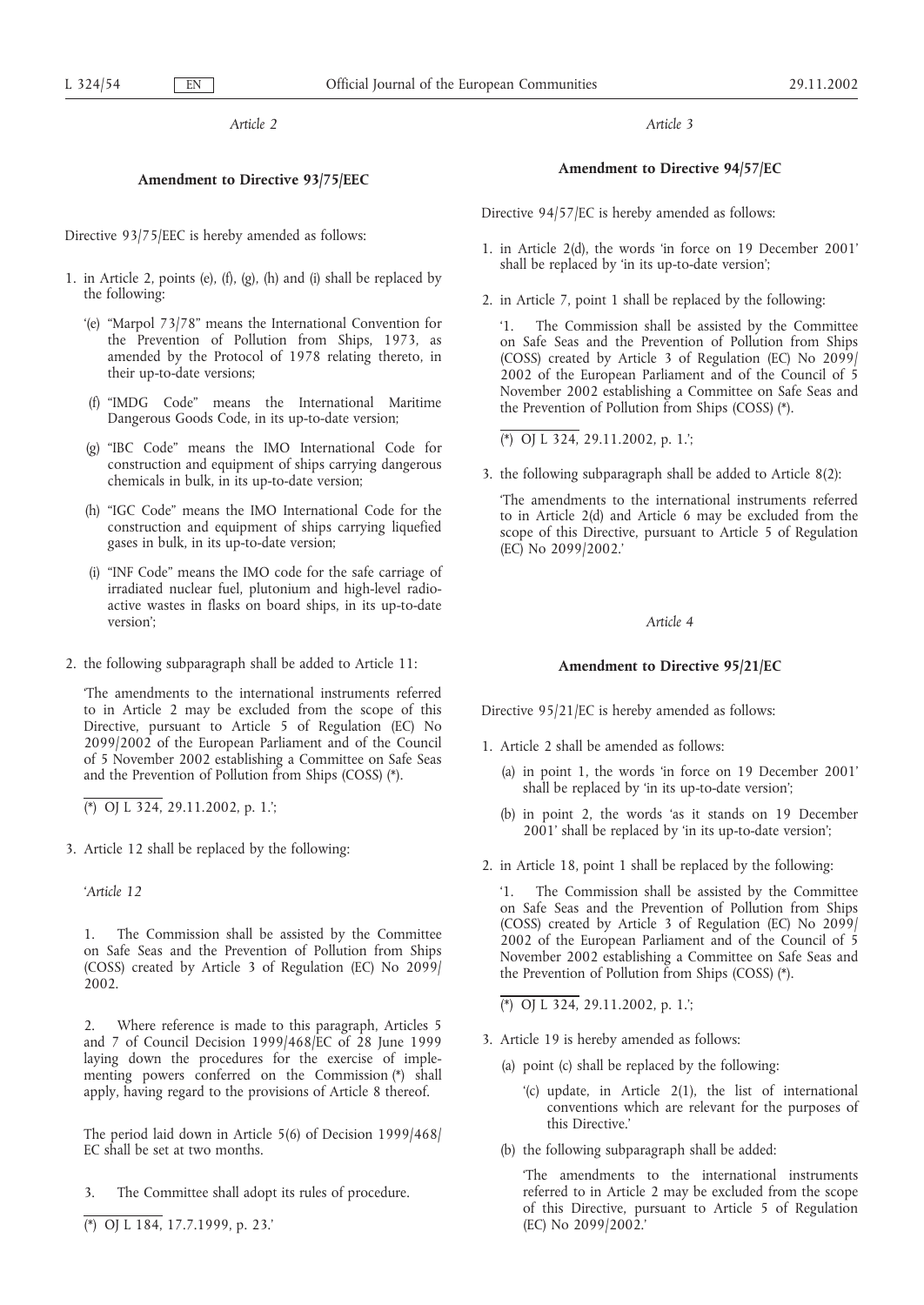*Article 5*

### **Amendment to Directive 96/98/EC**

Directive 96/98/EC is hereby amended as follows:

- 1. in Article 2, points (c), (d) and (n), the words 'in force on 1 January 2001' shall be replaced by 'in its up-to-date version';
- 2. Article 17 shall be replaced by the following:

*'Article 17*

This Directive may be amended in accordance with the procedure laid down in Article 18(2), in order:

- to apply subsequent amendments of international instruments for the purposes of this Directive,
- to update Annex A, both by introducing new equipment and by transferring equipment from Annex A.2 to Annex A.1 and vice versa,
- to add the possibility of using modules B and C and module H for equipment listed in Annex A.1, and by amending the columns for the conformity assessment modules,
- to include other standardisation organisations in the definition of "testing standards" in Article 2.

The conventions and testing standards referred to in points (c), (d) and (n) of Article 2 shall be understood without prejudice to any measures taken in application of Article 5 of Regulation (EC) No 2099/2002 of the European Parliament and of the Council of 5 November 2002, establishing a Committee on Safe Seas and the Prevention of Pollution from Ships (COSS) (\*).

(\*) OJ L 324, 29.11.2002, p. 1.';

3. Article 18 shall be replaced by the following:

*'Article 18*

The Commission shall be assisted by the Committee on Safe Seas and the Prevention of Pollution from Ships (COSS) created by Article 3 of Regulation (EC) No 2099/ 2002.

2. Where reference is made to this paragraph, Articles 5 and 7 of Council Decision 1999/468/EC of 28 June 1999 laying down the procedures for the exercise of implementing powers conferred on the Commission (\*) shall apply, having regard to the provisions of Article 8 thereof.

The period laid down in Article 5(6) of Decision 1999/468/ EC shall be set at two months.

- 3. The Committee shall adopt its rules of procedure.
- (\*) OJ L 184, 17.7.1999, p. 23.'

*Article 6*

# **Amendment to Directive 97/70/EC**

Directive 97/70/EC is hereby amended as follows:

1. the following subparagraph shall be added to Article 8:

'The amendments to the international instrument referred to in Article 2(4) may be excluded from the scope of this Directive, pursuant to Article 5 of Regulation (EC) No 2099/2002 of the European Parliament and of the Council of 5 November 2002 establishing a Committee on Safe Seas and the Prevention of Pollution from Ships (COSS) (\*).

(\*) OJ L 324, 29.11.2002, p. 1.';

2. Article 9 shall be replaced by the following:

*'Article 9*

# **Committee**

1. The Commission shall be assisted by the Committee on Safe Seas and the Prevention of Pollution from Ships (COSS) created by Article 3 of Regulation (EC) No 2099/ 2002.

2. Where reference is made to this paragraph, Articles 5 and 7 of Council Decision 1999/468/EC of 28 June 1999 laying down the procedures for the exercise of implementing powers conferred on the Commission (\*) shall apply, having regard to the provisions of Article 8 thereof.

The period laid down in Article 5(6) of Decision 1999/468/ EC shall be set at two months.

3. The Committee shall adopt its rules of procedure.

(\*) OJ L 184, 17.7.1999, p. 23.'

# *Article 7*

#### **Amendment to Directive 98/18/EC**

Directive 98/18/EC is hereby amended as follows:

- 1. in Article 2, points (a), (b), (c), (d) and (f) shall be replaced by the following:
	- '(a) "International Conventions" means the 1974 International Convention for the Safety of Life at Sea (the 1974 Solas Convention), and the 1966 International Convention on Load Lines, together with Protocols and amendments thereto, in their up-to-date versions;
	- (b) "Intact Stability Code" means the "Code on Intact Stability for all types of ships covered by IMO Instruments" contained in IMO Assembly Resolution A.749(18) of 4 November 1993, in its up-to-date version;
	- (c) "High Speed Craft Code" means the "International Code for Safety of High Speed Craft" contained in IMO Maritime Safety Committee Resolution MSC 36 (63) of 20 May 1994, in its up-to-date version;
	- (d) "GMDSS" means the Global Maritime Distress and Safety System as laid down in Chapter IV of the 1974 Solas Convention, in its up-to-date version;
	- $(\ldots)$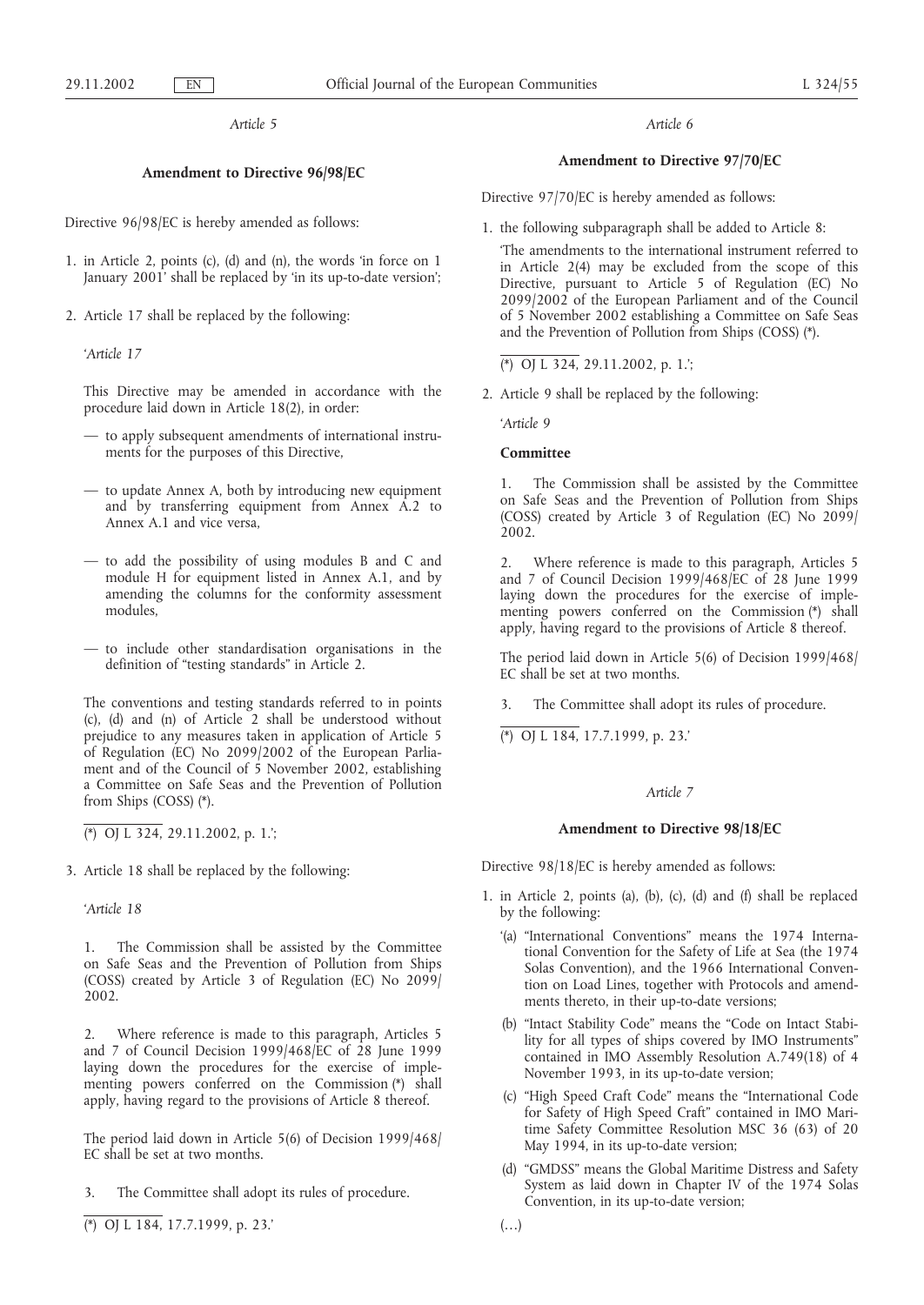- (f) "a high speed passenger craft" means a high speed craft as defined in Regulation X/1 of the 1974 Solas Convention, in its up-to-date version, which carries more than 12 passengers; passenger ships engaged on domestic voyages in sea areas of Class B, C or D shall not be considered as high speed passenger craft when:
	- their displacement corresponding to the design waterline is less than 500  $\overrightarrow{m}$ <sup>3</sup>, and
	- their maximum speed, as defined in paragraph 1.4.30 of the High Speed Craft Code, is less than 20 knots;'
- 2. in Article 6(1), points (b) and (c), Article 6(2), point (a)(i), and Article 6(3), point (a), the words as amended at the date of adoption of this Directive shall be replaced by in its upto-date version;
- 3. Article 8 shall be replaced by the following:

*'Article 8*

## **Adaptations**

In accordance with the procedure laid down in Article 9(2):

- (a) (i) the definitions in Article 2(a), (b), (c), (d) and (t); and
	- (ii) the provisions relating to procedures and guidelines for surveys referred to in Article 10;
	- (iii) the provisions concerning the Solas Convention and the International Code of Safety of High Speed Craft, and including its subsequent amendments laid down in Articles 4.3, 6.4, 10.3 and 11.3; and
	- (iv) the specific references to the "International Conventions" and IMO resolutions referred to in Articles 2(f), (k) and (o), 3.2(a), 6.1(b) and (c), 6.2(b) and 11.3,

may be adapted in order to take account of developments at international level, in particular within IMO;

- (b) Annexes may be amended in order to:
	- (i) apply, for the purpose of this Directive, amendments made to international conventions;
	- (ii) improve the technical specifications thereof, in the light of experience.

The amendments to the international instruments referred to in Article 2 may be excluded from the scope of this Directive, pursuant to Article 5 of Regulation (EC) No 2099/2002 of the European Parliament and of the Council of 5 November 2002 establishing a Committee on Safe Seas and the Prevention of Pollution from Ships (COSS) (\*).

4. Article 9 shall be replaced by the following:

*'Article 9*

# **Committee**

The Commission shall be assisted by the Committee on Safe Seas and the Prevention of Pollution from Ships (COSS) created by Article 3 of Regulation (EC) No 2099/ 2002.

2. Where reference is made to this paragraph, Articles 5 and 7 of Council Decision 1999/468/EC of 28 June 1999 laying down the procedures for the exercise of implementing powers conferred on the Commission (\*) shall apply, having regard to the provisions of Article 8 thereof.

The period laid down in Article 5(6) of Decision 1999/468/ EC shall be set at two months.

3. The Committee shall adopt its rules of procedure.

(\*) OJ L 184, 17.7.1999, p. 23.'

### *Article 8*

# **Amendment to Directive 98/41/EC**

Directive 98/41/EC is hereby amended as follows:

- 1. in Article 2, third indent, the words 'as in force at the time of the adoption of this Directive' shall be replaced by the words 'in its up-to-date version';
- 2. the following subparagraph shall be added to Article 12:

'The amendments to the international instruments referred to in Article 2 may be excluded from the scope of this Directive, pursuant to Article 5 of Regulation (EC) No 2099/2002 of the European Parliament and of the Council of 5 November 2002 establishing a Committee on Safe Seas and the Prevention of Pollution from Ships (COSS) (\*).

(\*) OJ L 324, 29.11.2002, p. 1.';

3. Article 13 shall be replaced by the following:

*'Article 13*

1. The Commission shall be assisted by the Committee on Safe Seas and the Prevention of Pollution from Ships (COSS) created by Article 3 of Regulation (EC) No 2099/ 2002.

2. Where reference is made to this paragraph, Articles 5 and 7 of Council Decision 1999/468/EC of 28 June 1999 laying down the procedures for the exercise of implementing powers conferred on the Commission (\*) hall apply, having regard to the provisions of Article 8 thereof.

The period laid down in Article 5(6) of Decision 1999/468/ EC shall be set at two months.

3. The Committee shall adopt its rules of procedure.

(\*) OJ L 184, 17.7.1999, p. 23.'

<sup>(\*)</sup> OJ L 324, 29.11.2002, p. 1.';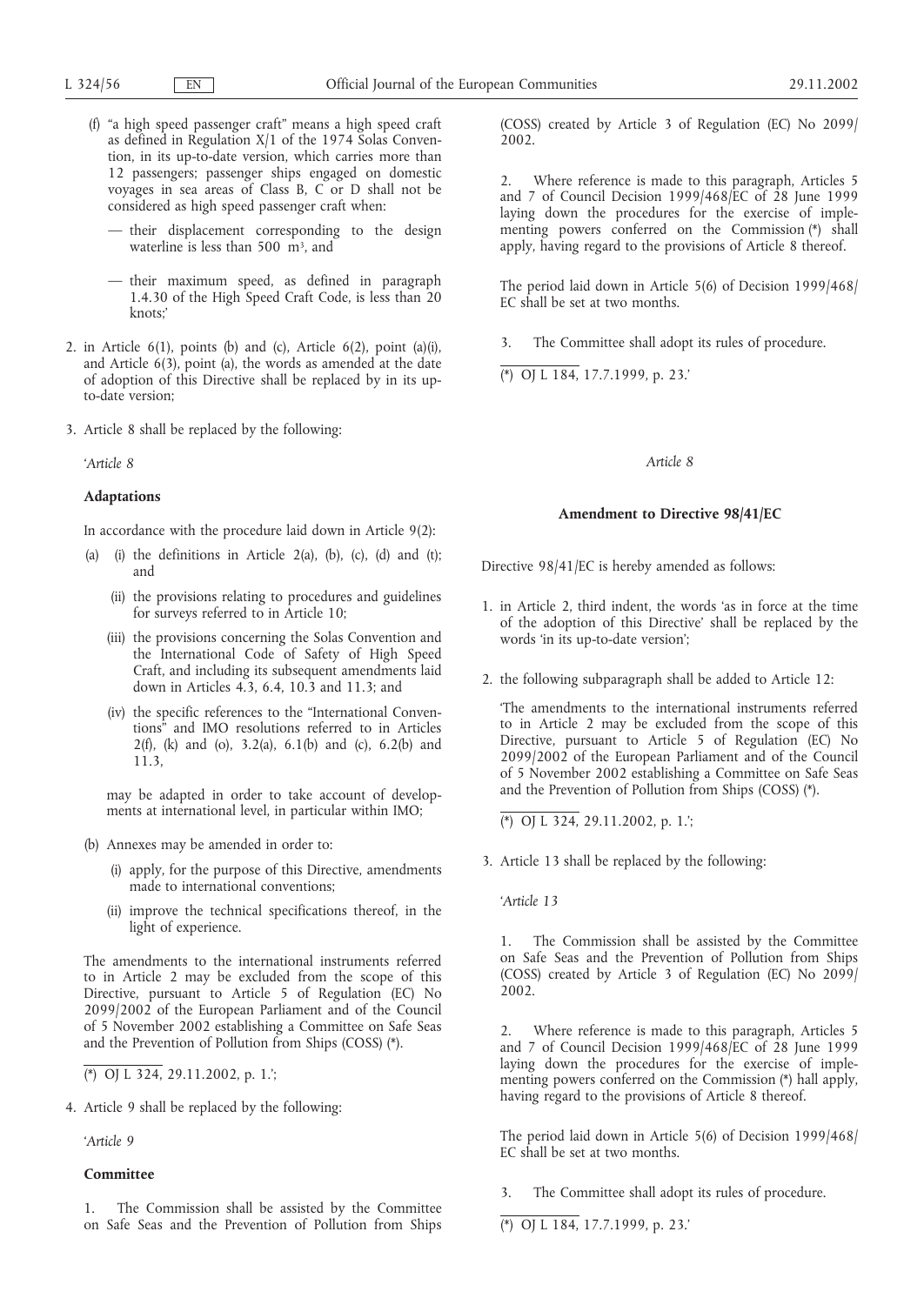*Article 9*

# **Amendment to Directive 1999/35/EC**

Directive 1999/35/EC is hereby amended as follows:

- 1. in Article 2, points (b), (d), (e) and (o) shall be replaced by the following:
	- '(b) "High Speed Passenger Craft" shall mean a high speed craft as defined in Regulation X/1 of the 1974 Solas Convention, in its up-to-date version, which carries more than 12 passengers;
	- $(\ldots)$
	- (d) "1974 Solas Convention" shall mean the International Convention for the Safety of Life at Sea, together with Protocols and amendments thereto, in its up-to-date version;
	- (e) "High Speed Craft Code" shall mean the "International Code for Safety of High Speed Craft" contained in IMO Maritime Safety Committee Resolution MSC 36 (63) of 20 May 1994, in its up-to-date version;

 $(\ldots)$ 

- (o) "company" shall mean a company operating one or more ro-ro ferries to which a document of compliance has been issued in compliance with Article  $\bar{5}(2)$  of Council Regulation (EC) No 3051/95 of 8 December 1995 on the safety management of roll on roll off passenger ferries (ro-ro ferries) or a company operating high speed passenger craft, to which a document of compliance has been issued in accordance with Regulation IX/4 of the 1974 Solas Convention, in its up-todate version';
- 2. Article 16 shall be replaced by the following:

*'Article 16*

#### **Committee**

1. The Commission shall be assisted by the Committee on Safe Seas and the Prevention of Pollution from Ships (COSS) created by Article 3 of Regulation (EC) No 2099/ 2002 of the European Parliament and of the Council of 5 November 2002 establishing a Committee on Safe Seas and the Prevention of Pollution from Ships (COSS) (\*).

2. Where reference is made to this paragraph, Articles 5 and 7 of Council Decision 1999/468/EC of 28 June 1999 laying down the procedures for the exercise of implementing powers conferred on the Commission (\*\*) shall apply, having regard to the provisions of Article 8 thereof.

The period laid down in Article 5(6) of Decision 1999/468/ EC shall be set at two months.

3. The Committee shall adopt its rules of procedure.

 $\overline{(*)}$  OJ L 324, 29.11.2002, p. 1. (\*\*) OJ L 184, 17.7.1999, p. 23.';

3. the following subparagraph shall be added to Article 17:

'The amendments to the international instruments referred to in Article 2 may be excluded from the scope of this Directive, pursuant to Article 5 of Regulation (EC) No 2099/2002';

4. Annex I is hereby amended as follows:

in point 7, the words 'MSC Resolution… (70)' shall be replaced by the words 'IMO Assembly Resolution A.893(21)'.

### *Article 10*

#### **Amendment to Directive 2000/59/EC**

Directive 2000/59/EC is hereby amended as follows:

- 1. in Article 2(b) the words 'as in force at the date of adoption of this Directive' shall be replaced by 'in its up-to-date version';
- 2. Article 14(1) shall be replaced by the following:

'1. The Commission shall be assisted by the Committee on Safe Seas and the Prevention of Pollution from Ships (COSS) created by Article 3 of Regulation (EC) No 2099/ 2002 of the European Parliament and of the Council establishing a Committee on Safe Seas and the Prevention of Pollution from Ships (COSS) (\*).

(\*) OJ L 324, 29.11.2002, p. 1.';

3. the following paragraph shall be added to Article 15:

'The amendments to the international instruments referred to in Article 2 may be excluded from the scope of this Directive, pursuant to Article 5 of Regulation (EC) No 2099/2002.'

# *Article 11*

### **Amendment to Directive 2001/25/EC**

Directive 2001/25/EC is hereby amended as follows:

- 1. in Article 1, points 16, 17, 18, 21, 22, 23 and 24 shall be replaced by the following:
	- '16. "chemical tanker" shall mean a ship constructed or adapted and used for the carriage in bulk of any liquid product listed in Chapter 17 of the International Bulk Chemical Code, in its up-to-date version;
	- 17. "liquefied-gas tanker" shall mean a ship constructed or adapted and used for the carriage in bulk of any liquefied gas or other product listed in Chapter 19 of the International Gas Carrier Code, in its up-to-date version;
	- 18. "Radio Regulations" shall mean the revised radio regulations, adopted by the World Administrative Radio Conference for the Mobile Service in their up-to-date version;

 $(\ldots)$ 

21. "STCW Convention" shall mean the International Convention on Standards of Training, Certification and Watchkeeping for Seafarers as it applies to the matters concerned taking into account the transitional provisions of Article VII and Regulation I/15 of the Convention and including, where appropriate, the applicable provisions of the STCW code, all being applied in its up-to-date version;